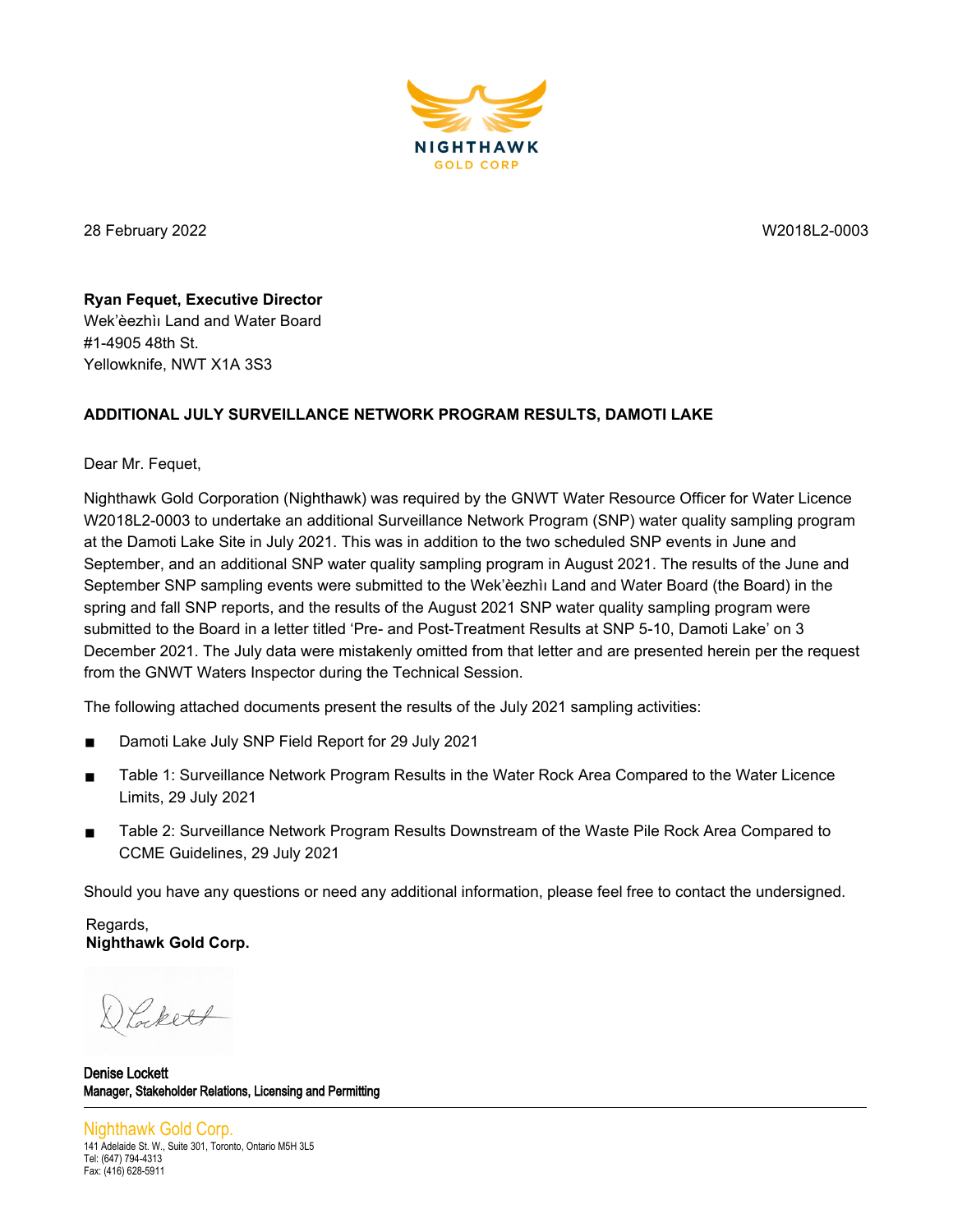

July SNP Site Visit

| <b>Damoti Lake July SNP</b><br>Project: 21464738 Phase: 6000             |                                                                                                                                                                                                                                                                                                                                                                                                                                                                                                                                                                                                                                                                                                                         |  |  |  |  |  |  |
|--------------------------------------------------------------------------|-------------------------------------------------------------------------------------------------------------------------------------------------------------------------------------------------------------------------------------------------------------------------------------------------------------------------------------------------------------------------------------------------------------------------------------------------------------------------------------------------------------------------------------------------------------------------------------------------------------------------------------------------------------------------------------------------------------------------|--|--|--|--|--|--|
| <b>Field Program Date:</b>                                               | 29 July 2021                                                                                                                                                                                                                                                                                                                                                                                                                                                                                                                                                                                                                                                                                                            |  |  |  |  |  |  |
| <b>Field Crew:</b>                                                       | Sarah Beattie (Golder), Kevin Rattray (Golder), Denise Lockett (Nighthawk)                                                                                                                                                                                                                                                                                                                                                                                                                                                                                                                                                                                                                                              |  |  |  |  |  |  |
| Hours:                                                                   | 12 hours                                                                                                                                                                                                                                                                                                                                                                                                                                                                                                                                                                                                                                                                                                                |  |  |  |  |  |  |
| <b>Daily conditions:</b>                                                 | Air temperature: 20°C<br>П<br>Wind: $<$ 10 km/h<br>П<br>Sunny<br>П<br>Lots of bugs at Site<br>П                                                                                                                                                                                                                                                                                                                                                                                                                                                                                                                                                                                                                         |  |  |  |  |  |  |
| <b>Work completed:</b>                                                   | Arrived Colomac camp via float plane around 10:45.<br>Ш<br>Arrived at Damoti Site via helicopter around 11:30<br>П<br>All SNP sampling completed, with the following exceptions:<br>П<br>SNP 5-7 was dry<br>SNP 5-14 had very low volumes of water in the pooled areas.<br>$\overline{\phantom{0}}$<br>This station was not sampled as it would have been difficult to<br>collect a sample without incorporating fine sediment.<br>The pH at SNP 5-10 was 3.2. The last treatment was conducted on 14<br>m.<br>July, which suggests that a single-day treatment with soda ash does not<br>increase pH over a multi-week time period. Field measurements for SNP<br>stations sampled on 29 July are provided in Table 1. |  |  |  |  |  |  |
| Health and safety incidents,<br>hazards, or other concerns to<br>report: | Slippery rocks and soft, uneven ground made sampling at and hiking to<br>some of the stations difficult.                                                                                                                                                                                                                                                                                                                                                                                                                                                                                                                                                                                                                |  |  |  |  |  |  |
| <b>Wildlife sightings:</b>                                               | None<br>m.                                                                                                                                                                                                                                                                                                                                                                                                                                                                                                                                                                                                                                                                                                              |  |  |  |  |  |  |

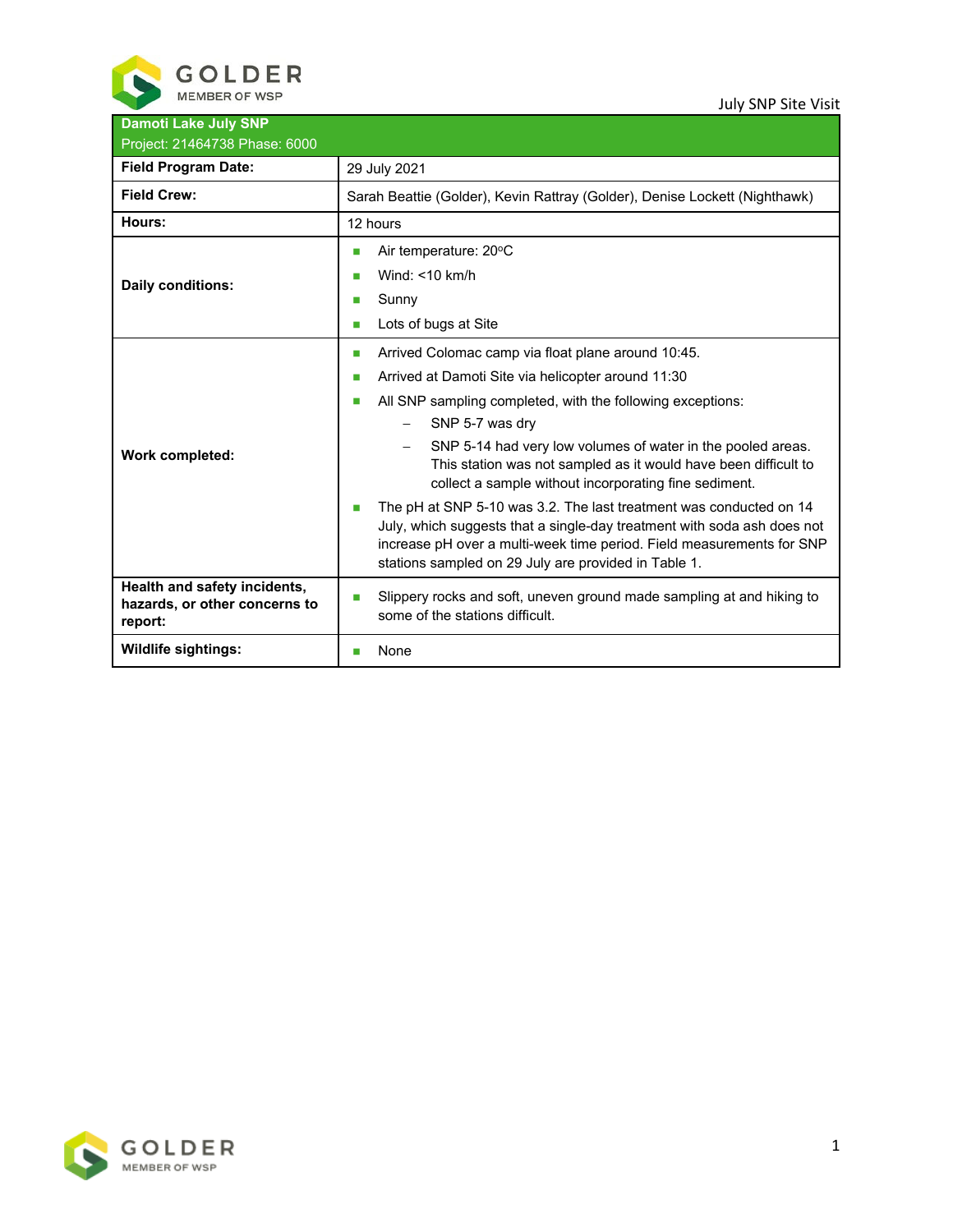

## July SNP Site Visit

 $\overline{\phantom{a}}$ 

 $\top$ 

┯

| <b>Station</b><br><b>Name</b>           | <b>Sample</b><br>Date | <b>Sample</b><br>Time | <b>UTM Sampling</b><br><b>Coordinates</b><br>(NAD83, 11V) |                 | Total<br><b>Sample</b><br><b>Depth</b><br><b>Depth</b><br>(m)<br>(m) |     | Temp<br>(°C)             | <b>Dissolved</b><br>Oxygen<br>(mg/L) | <b>Dissolved</b><br>Oxygen<br>$(\%)$ | <b>Specific</b><br>Conductivity<br>$(\mu S/cm)$ | pH                       |  |
|-----------------------------------------|-----------------------|-----------------------|-----------------------------------------------------------|-----------------|----------------------------------------------------------------------|-----|--------------------------|--------------------------------------|--------------------------------------|-------------------------------------------------|--------------------------|--|
|                                         |                       |                       | <b>Easting</b>                                            | <b>Northing</b> |                                                                      |     |                          |                                      |                                      |                                                 |                          |  |
| <b>SNP 5-4</b>                          | 29-Jul-21             | 15:45                 | 591832                                                    | 7113642         | 0.2                                                                  | 0.1 | 22.5                     | 5.5                                  | 65.4                                 | 135                                             | 7.0                      |  |
| <b>SNP 5-5</b>                          | 29-Jul-21             | 15:00                 | 591762                                                    | 7113639         | 0.2                                                                  | 0.1 | 19.6                     | 10.6                                 | 119.4                                | 85                                              | 8.8                      |  |
| <b>SNP 5-6</b>                          | 29-Jul-21             | 16:15                 | 591876                                                    | 7113873         | 0.2                                                                  | 0.2 | 15.4                     | 2.0                                  | 19.8                                 | 276                                             | 6.6                      |  |
| SNP 5-7 $(a)$                           | 29-Jul-21             | 16:30                 | 591896                                                    | 7113903         | $\qquad \qquad \blacksquare$                                         |     | $\overline{\phantom{a}}$ |                                      |                                      |                                                 | $\overline{\phantom{a}}$ |  |
| <b>SNP 5-8</b>                          | 29-Jul-21             | 12:30                 | 591858                                                    | 7113984         | 0.1                                                                  | 0.1 | 6.3                      | 2.8                                  | 23.5                                 | 183                                             | 6.7                      |  |
| <b>SNP 5-9</b>                          | 29-Jul-21             | 12:50                 | 591898                                                    | 7113982         | 0.1                                                                  | 0.1 | 16.0                     | 3.8                                  | 38.0                                 | 440                                             | 6.5                      |  |
| <b>SNP 5-10</b>                         | 29-Jul-21             | 13:15                 | 591930                                                    | 7113992         | 0.1                                                                  | 0.1 | 20.6                     | 9.6                                  | 110.8                                | 742                                             | $3.2^{(b)}$              |  |
| <b>SNP 5-11</b>                         | 29-Jul-21             | 13:35                 | 591905                                                    | 7113951         | 0.1                                                                  | 0.1 | 20.5                     | 10.4                                 | 119.5                                | 816                                             | 7.1                      |  |
| <b>SNP 5-12</b>                         | 29-Jul-21             | 13:50                 | 591908                                                    | 7113938         | 0.1                                                                  | 0.1 | 20.0                     | 7.1                                  | 80.5                                 | 431                                             | 6.5                      |  |
| <b>SNP 5-13</b>                         | 29-Jul-21             | 14:30                 | 591908                                                    | 7113938         | 0.1                                                                  | 0.1 | 19.9                     | 4.9                                  | 55.6                                 | 408                                             | 6.8                      |  |
| <b>SNP 5-14</b><br>(FB-<br>$100)^{(c)}$ | 29-Jul-21             | 16:00                 | 591813                                                    | 7113751         |                                                                      |     |                          |                                      |                                      |                                                 |                          |  |

## **Table 1: Field Data Collected for the Damoti Lake Surveillance Network Program, 29 July 2021.**

a) Water Licence SNP 5-7 location was dry.

b) Confirmed with handheld pH meter.

c) Water level was too low to collect a representative sample.

SNP = Surveillance Network Program; GNWT - Government of Northwest Territories

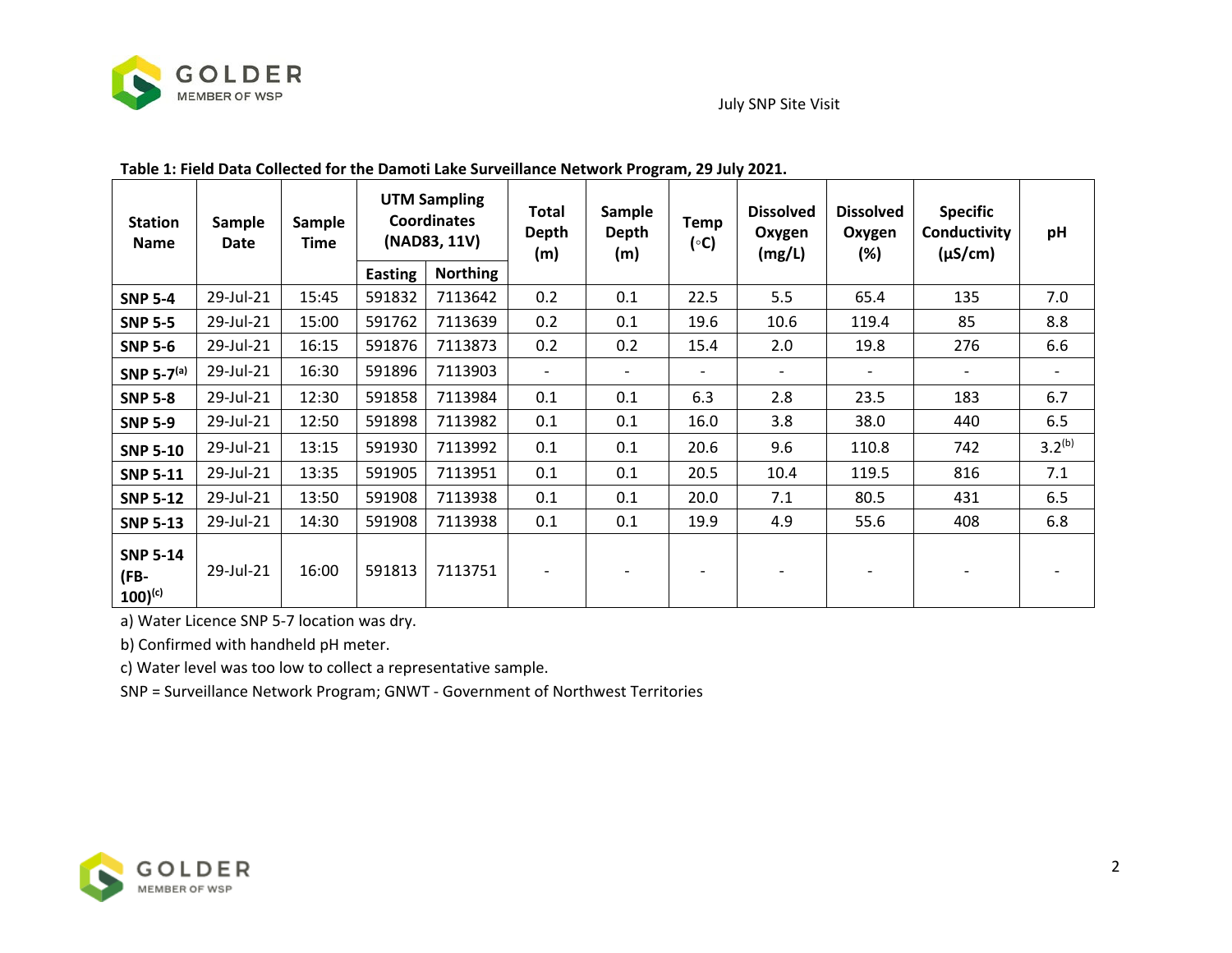**Table 1: Surveillance Network Program Results in the Waste Rock Area Compared to the Water Licence Limits, 29 July 2021**

|                                             |                                        | <b>Maximum Concentration</b>                         | <b>Maximum Average</b>                               | Station <sup>(c)</sup> |                                                      |                                                      |                                                      |                                                      |                                                      |                                                      |  |
|---------------------------------------------|----------------------------------------|------------------------------------------------------|------------------------------------------------------|------------------------|------------------------------------------------------|------------------------------------------------------|------------------------------------------------------|------------------------------------------------------|------------------------------------------------------|------------------------------------------------------|--|
| <b>Parameter</b>                            | <b>Unit</b>                            | of Any Grab Sample <sup>(a)</sup>                    | Concentration <sup>(b)</sup>                         | <b>SNP 5-6</b>         | <b>SNP 5-8</b>                                       | <b>SNP 5-9</b>                                       | <b>SNP 5-10</b>                                      | <b>SNP 5-11</b>                                      | <b>SNP 5-12</b>                                      | <b>SNP 5-13</b>                                      |  |
| <b>Field Measured Parameters</b>            |                                        |                                                      |                                                      |                        |                                                      |                                                      |                                                      |                                                      |                                                      |                                                      |  |
| pH                                          | $\overline{\phantom{a}}$               | 6.0 to 9.5                                           | $\overline{\phantom{a}}$                             | 6.6                    | 6.7                                                  | 6.5                                                  | 3.2                                                  | 7.1                                                  | 6.5                                                  | 6.8                                                  |  |
| Specific conductivity                       | $\mu$ S/cm<br>$^{\circ}{\rm C}$        |                                                      | $\overline{\phantom{a}}$                             | 276                    | 183                                                  | 440                                                  | 742                                                  | 816                                                  | 431                                                  | 408                                                  |  |
| Temperature<br>Dissolved oxygen             | mg/L                                   | $\blacksquare$<br>$\overline{\phantom{a}}$           | $\overline{\phantom{a}}$<br>$\overline{\phantom{a}}$ | 15<br>2.0              | 6.3<br>2.8                                           | 16<br>3.8                                            | 21<br>9.6                                            | 21<br>10                                             | 20<br>7.1                                            | 20<br>4.9                                            |  |
| Dissolved oxygen                            | $\%$                                   |                                                      | $\overline{\phantom{a}}$                             | 20                     | 24                                                   | 38                                                   | 111                                                  | 120                                                  | 81                                                   | 56                                                   |  |
| <b>Conventional Parameters</b>              |                                        |                                                      |                                                      |                        |                                                      |                                                      |                                                      |                                                      |                                                      |                                                      |  |
| pH<br>Specific conductivity                 | $\overline{\phantom{a}}$<br>$\mu$ S/cm | 6.0 to 9.5                                           | $\overline{\phantom{a}}$<br>$\overline{\phantom{a}}$ | 7.4<br>359             | 7.4<br>219                                           | 7.9<br>525                                           | 3.4<br>902                                           | 7.5<br>977                                           | 7.3<br>506                                           | 7.4<br>497                                           |  |
| Hardness, as CaCO3(d)                       | mg/L                                   |                                                      | $\blacksquare$                                       | 157                    | 96                                                   | 254                                                  | 267                                                  | 495                                                  | 227                                                  | 220                                                  |  |
| Total suspended solids                      | mg/L                                   | 30                                                   | 15                                                   | 47                     | 1.4                                                  | 1.7                                                  | 3.1                                                  | 23                                                   | 2.8                                                  | 1.7                                                  |  |
| <b>Major lons</b><br>Sulphate               |                                        | $\overline{\phantom{a}}$                             | $\overline{\phantom{a}}$                             | 124                    | 45                                                   | 127                                                  | 400                                                  | 482                                                  | 215                                                  | 204                                                  |  |
| <b>Nutrients</b>                            | mg/L                                   |                                                      |                                                      |                        |                                                      |                                                      |                                                      |                                                      |                                                      |                                                      |  |
| Total ammonia                               | mg-N/L                                 | $\overline{\phantom{a}}$                             | 12                                                   | < 0.005                | 0.018                                                | 0.049                                                | < 0.005                                              | 0.018                                                | 0.011                                                | 0.011                                                |  |
| Total phosphorus                            | mg-P/L                                 |                                                      | $\overline{\phantom{a}}$                             | 0.020                  | 0.0074                                               | 0.013                                                | < 0.002                                              | 0.014                                                | 0.0063                                               | 0.0076                                               |  |
| Dissolved phosphorus<br><b>Total Metals</b> | mg-P/L                                 | $\overline{\phantom{a}}$                             | $\blacksquare$                                       | 0.0064                 | 0.0040                                               | 0.0082                                               | < 0.002                                              | 0.0055                                               | 0.0028                                               | 0.0053                                               |  |
| Aluminum                                    | mg/L                                   | $\overline{\phantom{a}}$                             | $\blacksquare$                                       | 0.15                   | 0.086                                                | 0.027                                                | 3.5                                                  | 0.034                                                | 0.032                                                | 0.022                                                |  |
| Antimony                                    | mg/L                                   | $\overline{\phantom{a}}$                             | $\overline{\phantom{a}}$                             | < 0.0001               | < 0.0001                                             | 0.0011                                               | < 0.0001                                             | < 0.0001                                             | < 0.0001                                             | < 0.0001                                             |  |
| Arsenic                                     | mg/L                                   | 0.2                                                  | 0.1                                                  | 0.0014                 | 0.00070                                              | 0.00091                                              | 0.0036                                               | 0.00084                                              | 0.00091                                              | 0.0010                                               |  |
| Barium<br>Beryllium                         | mg/L                                   | $\overline{\phantom{a}}$<br>$\overline{\phantom{a}}$ | $\blacksquare$<br>$\blacksquare$                     | 0.018<br>0.000024      | 0.017<br>< 0.00002                                   | 0.050<br>< 0.00002                                   | 0.037<br>0.0011                                      | 0.028<br>0.000022                                    | 0.017<br>< 0.00002                                   | 0.017<br>< 0.00002                                   |  |
| <b>Bismuth</b>                              | mg/L<br>mg/L                           | $\overline{\phantom{a}}$                             | $\blacksquare$                                       | < 0.00005              | < 0.00005                                            | < 0.00005                                            | < 0.00005                                            | < 0.00005                                            | < 0.00005                                            | < 0.00005                                            |  |
| Boron                                       | mg/L                                   | $\overline{\phantom{a}}$                             | $\blacksquare$                                       | 0.034                  | 0.013                                                | 0.035                                                | 0.090                                                | 0.085                                                | 0.056                                                | 0.053                                                |  |
| Cadmium                                     | mg/L                                   | 0.01                                                 | 0.005                                                | 0.000013               | 0.000021                                             | 0.0000062                                            | 0.00013                                              | 0.000043                                             | 0.0000077                                            | 0.000010                                             |  |
| Calcium<br>Cesium                           | mg/L                                   | $\overline{\phantom{a}}$                             | $\blacksquare$                                       | 40<br>0.00074          | 27<br>0.00015                                        | 69<br>0.00019                                        | 56<br>0.0030                                         | 124<br>0.00055                                       | 55<br>0.00099                                        | 53<br>0.0010                                         |  |
| Chromium                                    | mg/L<br>mg/L                           | $\overline{\phantom{a}}$<br>$\overline{\phantom{a}}$ | $\overline{\phantom{a}}$<br>$\overline{\phantom{a}}$ | < 0.0005               | < 0.0005                                             | < 0.0005                                             | < 0.0005                                             | < 0.0005                                             | < 0.0005                                             | < 0.0005                                             |  |
| Cobalt                                      | mg/L                                   | $\overline{\phantom{a}}$                             | $\overline{\phantom{a}}$                             | 0.0058                 | 0.00044                                              | 0.00069                                              | 0.074                                                | 0.0035                                               | 0.0010                                               | 0.00083                                              |  |
| Copper                                      | mg/L                                   | 0.2                                                  | 0.1                                                  | 0.0017                 | 0.0041                                               | 0.0035                                               | 0.0050                                               | 0.0022                                               | 0.0016                                               | 0.0015                                               |  |
| Iron                                        | mg/L                                   | $\mathbf{r}$                                         |                                                      | $2.5\,$                | 0.46                                                 | 1.1                                                  | 4.7                                                  | 1.5                                                  | 1.7                                                  | 1.2                                                  |  |
| Lead<br>Lithium                             | mg/L<br>mg/L                           | 0.16<br>$\overline{\phantom{a}}$                     | 0.08<br>$\blacksquare$                               | 0.00033<br>0.012       | 0.00019<br>0.0042                                    | 0.00010<br>0.014                                     | 0.0028<br>0.050                                      | 0.00033<br>0.033                                     | 0.000096<br>0.025                                    | 0.000072<br>0.023                                    |  |
| Magnesium                                   | mg/L                                   | $\overline{\phantom{a}}$                             | $\overline{\phantom{a}}$                             | 14                     | 6.9                                                  | 20                                                   | 31                                                   | 45                                                   | 22                                                   | 21                                                   |  |
| Manganese                                   | mg/L                                   | $\overline{\phantom{a}}$                             | $\overline{\phantom{a}}$                             | 0.53                   | 0.086                                                | 0.11                                                 | 2.9                                                  | 0.33                                                 | 0.12                                                 | 0.10                                                 |  |
| Molybdenum                                  | mg/L                                   | $\blacksquare$                                       | $\blacksquare$                                       | < 0.00005              | 0.00078                                              | 0.00018                                              | 0.000076                                             | 0.0028                                               | < 0.00005                                            | < 0.00005                                            |  |
| Nickel                                      | mg/L                                   | 0.50                                                 | 0.25                                                 | 0.018                  | 0.0087                                               | 0.014                                                | 0.29                                                 | 0.041                                                | 0.022                                                | 0.019                                                |  |
| Potassium<br>Rubidium                       | mg/L<br>mg/L                           | $\overline{\phantom{a}}$                             | $\blacksquare$                                       | 3.4<br>0.0087          | 2.5<br>0.0041                                        | 2.9<br>0.0070                                        | 6.3<br>0.021                                         | 6.8<br>0.018                                         | 4.0<br>0.0097                                        | 4.0<br>0.0097                                        |  |
| Selenium                                    | mg/L                                   | $\blacksquare$                                       | $\blacksquare$                                       | 0.000083               | 0.000055                                             | 0.000086                                             | 0.000087                                             | 0.00010                                              | 0.000080                                             | < 0.00005                                            |  |
| Silicon                                     | mg/L                                   | $\blacksquare$                                       | $\blacksquare$                                       | 4.3                    | 3.2                                                  | 0.34                                                 | 19                                                   | 2.1                                                  | 6.0                                                  | 6.0                                                  |  |
| Silver                                      | mg/L                                   | $\overline{\phantom{a}}$                             | $\overline{\phantom{a}}$                             | < 0.00001              | 0.000014                                             | < 0.00001                                            | < 0.00001                                            | < 0.00001                                            | < 0.00001                                            | < 0.00001                                            |  |
| Sodium<br>Strontium                         | mg/L<br>mg/L                           | $\overline{\phantom{a}}$<br>$\overline{\phantom{a}}$ | $\overline{\phantom{a}}$<br>$\blacksquare$           | 5.0<br>0.12            | 3.2<br>0.059                                         | 7.1<br>0.18                                          | 31<br>0.26                                           | 8.4<br>0.34                                          | 5.6<br>0.18                                          | 5.4<br>0.17                                          |  |
| Sulphur                                     | mg/L                                   | $\blacksquare$                                       | $\overline{\phantom{a}}$                             | 40                     | 14                                                   | 44                                                   | 129                                                  | 158                                                  | 70                                                   | 67                                                   |  |
| Tellurium                                   | mg/L                                   | $\overline{\phantom{a}}$                             | $\overline{\phantom{a}}$                             | < 0.0002               | < 0.0002                                             | < 0.0002                                             | < 0.0002                                             | < 0.0002                                             | < 0.0002                                             | < 0.0002                                             |  |
| Thallium                                    | mg/L                                   | $\overline{\phantom{a}}$                             | $\overline{\phantom{a}}$                             | < 0.00001              | < 0.00001                                            | < 0.00001                                            | 0.000015                                             | 0.000010                                             | < 0.00001                                            | < 0.00001                                            |  |
| Thorium<br>Tin                              | mg/L<br>mg/L                           | $\overline{\phantom{a}}$<br>$\overline{\phantom{a}}$ | $\overline{\phantom{a}}$<br>$\blacksquare$           | < 0.0001<br>< 0.0001   | < 0.0001<br>< 0.0001                                 | < 0.0001<br>< 0.0001                                 | < 0.0001<br>< 0.0001                                 | < 0.0001<br>< 0.0001                                 | < 0.0001<br>< 0.0001                                 | < 0.0001<br>< 0.0001                                 |  |
| Titanium                                    | mg/L                                   | $\blacksquare$                                       | $\blacksquare$                                       | 0.00073                | 0.00060                                              | 0.00046                                              | < 0.0003                                             | < 0.0003                                             | < 0.0003                                             | < 0.0003                                             |  |
| Tungsten                                    | mg/L                                   | $\overline{\phantom{a}}$                             | $\overline{\phantom{a}}$                             | < 0.0001               | 0.00062                                              | < 0.0001                                             | < 0.0001                                             | < 0.0001                                             | < 0.0001                                             | < 0.0001                                             |  |
| Uranium                                     | mg/L                                   | $\overline{\phantom{a}}$                             | $\overline{\phantom{a}}$                             | 0.00015                | 0.00097                                              | 0.00057                                              | 0.00059                                              | 0.00021                                              | 0.00010                                              | 0.000092                                             |  |
| Vanadium<br>Zinc                            | mg/L<br>mg/L                           | $\overline{\phantom{a}}$<br>0.8                      | $\overline{\phantom{a}}$<br>0.4                      | 0.00057<br>< 0.003     | 0.00057<br>0.0032                                    | 0.00058<br>< 0.003                                   | < 0.0005<br>0.066                                    | 0.00060<br>0.0083                                    | 0.00068<br>0.0031                                    | 0.00068<br>< 0.003                                   |  |
| Zirconium                                   | mg/L                                   | $\blacksquare$                                       | $\blacksquare$                                       | < 0.0002               | < 0.0002                                             | 0.00029                                              | < 0.0002                                             | < 0.0002                                             | < 0.0002                                             | < 0.0002                                             |  |
| <b>Dissolved Metals</b>                     |                                        |                                                      |                                                      |                        |                                                      |                                                      |                                                      |                                                      |                                                      |                                                      |  |
| Aluminum                                    | mg/L                                   | $\overline{\phantom{a}}$                             | $\overline{\phantom{a}}$                             | 0.022                  | $\overline{\phantom{a}}$                             | $\blacksquare$                                       | $\overline{\phantom{a}}$                             | $\overline{\phantom{a}}$                             | $\overline{\phantom{a}}$                             |                                                      |  |
| Antimony                                    | mg/L                                   | $\overline{\phantom{a}}$<br>$\overline{\phantom{a}}$ | $\overline{\phantom{a}}$<br>$\blacksquare$           | < 0.0001<br>0.00066    | $\overline{\phantom{a}}$                             | $\overline{\phantom{a}}$                             | $\overline{\phantom{a}}$                             | $\overline{\phantom{a}}$                             | $\overline{\phantom{a}}$                             |                                                      |  |
| Arsenic<br><b>Barium</b>                    | mg/L<br>mg/L                           | $\overline{\phantom{a}}$                             | $\overline{\phantom{a}}$                             | 0.012                  | $\overline{\phantom{a}}$<br>$\overline{\phantom{a}}$ | $\overline{\phantom{a}}$<br>$\overline{\phantom{a}}$ | $\overline{\phantom{a}}$<br>$\overline{\phantom{a}}$ | $\overline{\phantom{a}}$<br>$\overline{\phantom{a}}$ | $\overline{\phantom{a}}$<br>$\overline{\phantom{a}}$ | $\blacksquare$<br>$\overline{\phantom{a}}$           |  |
| Beryllium                                   | mg/L                                   | $\overline{\phantom{a}}$                             | $\overline{\phantom{a}}$                             | < 0.00002              | $\blacksquare$                                       | $\overline{\phantom{a}}$                             | $\blacksquare$                                       | $\blacksquare$                                       | $\blacksquare$                                       | $\overline{\phantom{a}}$                             |  |
| <b>Bismuth</b>                              | mg/L                                   | $\overline{\phantom{a}}$                             | $\overline{\phantom{a}}$                             | < 0.00005              | $\overline{\phantom{a}}$                             | $\overline{\phantom{a}}$                             | $\overline{\phantom{a}}$                             | $\overline{\phantom{a}}$                             | $\overline{\phantom{a}}$                             | $\overline{\phantom{a}}$                             |  |
| Boron                                       | mg/L                                   | $\overline{\phantom{a}}$                             | $\overline{\phantom{a}}$                             | 0.032                  | $\overline{\phantom{a}}$                             | $\overline{\phantom{a}}$                             |                                                      | $\overline{\phantom{a}}$                             | $\overline{\phantom{a}}$                             |                                                      |  |
| Cadmium<br>Cesium                           | mg/L<br>mg/L                           | $\overline{\phantom{a}}$<br>$\blacksquare$           | $\blacksquare$<br>$\blacksquare$                     | 0.0000055<br>0.00070   | $\blacksquare$<br>$\overline{\phantom{a}}$           | $\overline{\phantom{a}}$<br>$\blacksquare$           | $\blacksquare$<br>$\overline{\phantom{a}}$           | $\overline{\phantom{a}}$<br>$\blacksquare$           | $\blacksquare$<br>$\blacksquare$                     | $\blacksquare$<br>$\blacksquare$                     |  |
| Chromium                                    | mg/L                                   | $\overline{\phantom{a}}$                             | $\overline{\phantom{a}}$                             | < 0.0005               | $\blacksquare$                                       | $\blacksquare$                                       | $\blacksquare$                                       | $\overline{\phantom{a}}$                             | $\blacksquare$                                       |                                                      |  |
| Cobalt                                      | mg/L                                   | $\overline{\phantom{a}}$                             | $\overline{\phantom{a}}$                             | 0.00054                | $\overline{\phantom{a}}$                             | $\overline{\phantom{a}}$                             | $\overline{\phantom{a}}$                             | $\overline{\phantom{a}}$                             | $\overline{\phantom{a}}$                             | $\blacksquare$                                       |  |
| Copper                                      | mg/L                                   | $\overline{\phantom{a}}$                             | $\overline{\phantom{a}}$                             | 0.00086                | $\overline{\phantom{a}}$                             | $\overline{\phantom{a}}$                             |                                                      | $\overline{\phantom{a}}$                             | $\overline{\phantom{a}}$                             |                                                      |  |
| Iron<br>Lead                                | mg/L<br>mg/L                           | $\overline{\phantom{a}}$<br>$\blacksquare$           | $\blacksquare$<br>$\blacksquare$                     | 0.43<br>< 0.00005      | $\overline{\phantom{a}}$<br>$\overline{\phantom{a}}$ | $\overline{\phantom{a}}$<br>$\blacksquare$           | $\blacksquare$                                       | $\overline{\phantom{a}}$<br>$\blacksquare$           | $\overline{\phantom{a}}$<br>$\blacksquare$           | $\blacksquare$<br>$\blacksquare$                     |  |
| Lithium                                     | mg/L                                   | $\overline{\phantom{a}}$                             | $\overline{\phantom{a}}$                             | 0.013                  | ä,                                                   | $\blacksquare$                                       | $\blacksquare$                                       | $\blacksquare$                                       | $\blacksquare$                                       |                                                      |  |
| Manganese                                   | mg/L                                   | $\overline{\phantom{a}}$                             | $\overline{\phantom{a}}$                             | 0.098                  | $\blacksquare$                                       | $\blacksquare$                                       | $\overline{\phantom{a}}$                             | $\overline{\phantom{a}}$                             | $\overline{\phantom{a}}$                             | $\overline{\phantom{a}}$                             |  |
| Molybdenum                                  | mg/L                                   | $\overline{\phantom{a}}$                             | $\overline{\phantom{a}}$                             | < 0.00005              | $\overline{\phantom{a}}$                             | $\overline{\phantom{a}}$                             | $\overline{\phantom{a}}$                             | $\overline{\phantom{a}}$                             | $\overline{\phantom{a}}$                             | $\overline{\phantom{a}}$                             |  |
| Nickel<br>Rubidium                          | mg/L<br>mg/L                           | $\overline{\phantom{a}}$<br>$\overline{\phantom{a}}$ | $\overline{\phantom{a}}$<br>$\overline{\phantom{a}}$ | 0.011<br>0.0079        | $\overline{\phantom{a}}$<br>$\overline{\phantom{a}}$ | $\overline{\phantom{a}}$<br>$\overline{\phantom{a}}$ | $\overline{\phantom{a}}$<br>$\overline{\phantom{a}}$ | $\overline{\phantom{a}}$<br>$\overline{\phantom{a}}$ | $\overline{\phantom{a}}$<br>$\overline{\phantom{a}}$ | $\overline{\phantom{a}}$<br>$\overline{\phantom{a}}$ |  |
| Selenium                                    | mg/L                                   | $\overline{\phantom{a}}$                             | $\overline{\phantom{a}}$                             | < 0.00005              | $\blacksquare$                                       | $\overline{\phantom{a}}$                             | $\blacksquare$                                       | $\blacksquare$                                       | $\blacksquare$                                       | $\overline{\phantom{a}}$                             |  |
| Silicon                                     | mg/L                                   | $\overline{\phantom{a}}$                             | $\overline{\phantom{a}}$                             | 4.2                    | $\overline{\phantom{a}}$                             | $\overline{\phantom{a}}$                             | $\overline{\phantom{a}}$                             | $\overline{\phantom{a}}$                             | $\overline{\phantom{a}}$                             | $\overline{\phantom{a}}$                             |  |
| Silver                                      | mg/L                                   | $\overline{\phantom{a}}$                             | $\overline{\phantom{a}}$                             | < 0.00001              | $\overline{\phantom{a}}$                             | $\overline{\phantom{a}}$                             |                                                      | $\overline{\phantom{a}}$                             | $\overline{\phantom{a}}$                             | $\overline{\phantom{a}}$                             |  |
| Strontium<br>Sulphur                        | mg/L                                   | $\overline{\phantom{a}}$<br>$\overline{\phantom{a}}$ | $\blacksquare$<br>$\overline{\phantom{a}}$           | 0.11<br>43             | $\blacksquare$<br>$\overline{\phantom{a}}$           | $\blacksquare$<br>$\overline{\phantom{a}}$           | $\blacksquare$<br>$\overline{\phantom{a}}$           | $\overline{\phantom{a}}$<br>$\overline{\phantom{a}}$ | $\blacksquare$<br>$\sim$                             | $\overline{\phantom{a}}$<br>$\overline{\phantom{a}}$ |  |
| Tellurium                                   | mg/L<br>mg/L                           | $\overline{\phantom{a}}$                             | $\overline{\phantom{a}}$                             | < 0.0002               | $\overline{\phantom{a}}$                             | $\overline{\phantom{a}}$                             | $\blacksquare$                                       | $\blacksquare$                                       | $\blacksquare$                                       | $\overline{\phantom{a}}$                             |  |
| Thallium                                    | mg/L                                   | $\overline{\phantom{a}}$                             | $\overline{\phantom{a}}$                             | < 0.00001              | $\sim$                                               | $\overline{\phantom{a}}$                             | $\overline{\phantom{a}}$                             | $\sim$                                               | $\sim$                                               | $\overline{\phantom{a}}$                             |  |
| Thorium                                     | mg/L                                   | $\overline{\phantom{a}}$                             | $\overline{\phantom{a}}$                             | < 0.0001               | $\overline{\phantom{a}}$                             | $\overline{\phantom{a}}$                             | $\overline{\phantom{a}}$                             | $\overline{\phantom{a}}$                             | $\overline{\phantom{a}}$                             | $\overline{\phantom{a}}$                             |  |
| Tin                                         | mg/L                                   | $\overline{\phantom{a}}$                             | $\blacksquare$                                       | < 0.0001               | $\overline{\phantom{a}}$                             | $\overline{\phantom{a}}$                             | $\overline{\phantom{a}}$                             | $\overline{\phantom{a}}$                             | $\overline{\phantom{a}}$                             | $\overline{\phantom{a}}$                             |  |
| Titanium                                    | mg/L                                   | $\blacksquare$<br>$\overline{\phantom{a}}$           | $\overline{\phantom{a}}$<br>$\overline{\phantom{a}}$ | < 0.0003<br>< 0.0001   | $\overline{\phantom{a}}$<br>$\blacksquare$           | $\overline{\phantom{a}}$<br>$\blacksquare$           | $\overline{\phantom{a}}$<br>$\blacksquare$           | $\overline{\phantom{a}}$<br>$\overline{\phantom{a}}$ | $\overline{\phantom{a}}$<br>$\blacksquare$           | $\overline{\phantom{a}}$<br>$\overline{\phantom{a}}$ |  |
| Tungsten<br>Uranium                         | mg/L<br>mg/L                           | $\overline{\phantom{a}}$                             | $\overline{\phantom{a}}$                             | 0.000073               | $\overline{\phantom{a}}$                             | $\blacksquare$                                       | $\sim$                                               | $\overline{\phantom{a}}$                             | $\blacksquare$                                       | $\overline{\phantom{a}}$                             |  |
| Vanadium                                    | mg/L                                   | $\overline{\phantom{a}}$                             | $\overline{\phantom{a}}$                             | < 0.0005               | $\overline{\phantom{a}}$                             | $\overline{\phantom{a}}$                             | $\overline{\phantom{a}}$                             | $\overline{\phantom{a}}$                             | $\overline{\phantom{a}}$                             | $\overline{\phantom{a}}$                             |  |
| Zinc                                        | mg/L                                   | $\overline{\phantom{a}}$                             | $\blacksquare$                                       | 0.0015                 | $\overline{\phantom{a}}$                             | $\overline{\phantom{a}}$                             | $\overline{\phantom{a}}$                             | $\overline{\phantom{a}}$                             | $\overline{\phantom{a}}$                             | $\overline{\phantom{a}}$                             |  |
| Zirconium                                   | mg/L                                   | $\overline{\phantom{a}}$                             | $\overline{\phantom{a}}$                             | < 0.0003               | $\overline{\phantom{a}}$                             | $\overline{\phantom{a}}$                             | $\overline{\phantom{a}}$                             | $\overline{\phantom{a}}$                             | $\blacksquare$                                       | $\overline{\phantom{a}}$                             |  |

Notes:

 **Bolded** results are outside the pH range or above a limit specified in the Water Licence (WLWB 2019)

a) Maximum concentration of any grab sample as per Type B Water Licence W2018L2-0003 (WLWB 2019).

b) Maximum average concentration as per Type B Water Licence W2018L2-0003 (WLWB 2019).

c) Sample not collected at SNP 5-7 because the station was dry at the time of the July 2021 sampling program.

d) Hardness was calculated using the following formula: hardness [mg equivalent CaCO3/L] = 2.497[calcium in mg/L] + 4.118[magnesium in mg/L]

per litre; mg-P/L = milligrams of phosphorus per litre; % = percent; °C = degrees Celsius; <= less than; - = not applicable or no data available.

WLWB = Wek'eezhii Land and Water Board; CaCO<sub>3</sub> = calcium carbonate; µS/cm = microsiemens per centimetre; mg/L = milligrams per litre; mg-N/L = milligrams of nitrogen